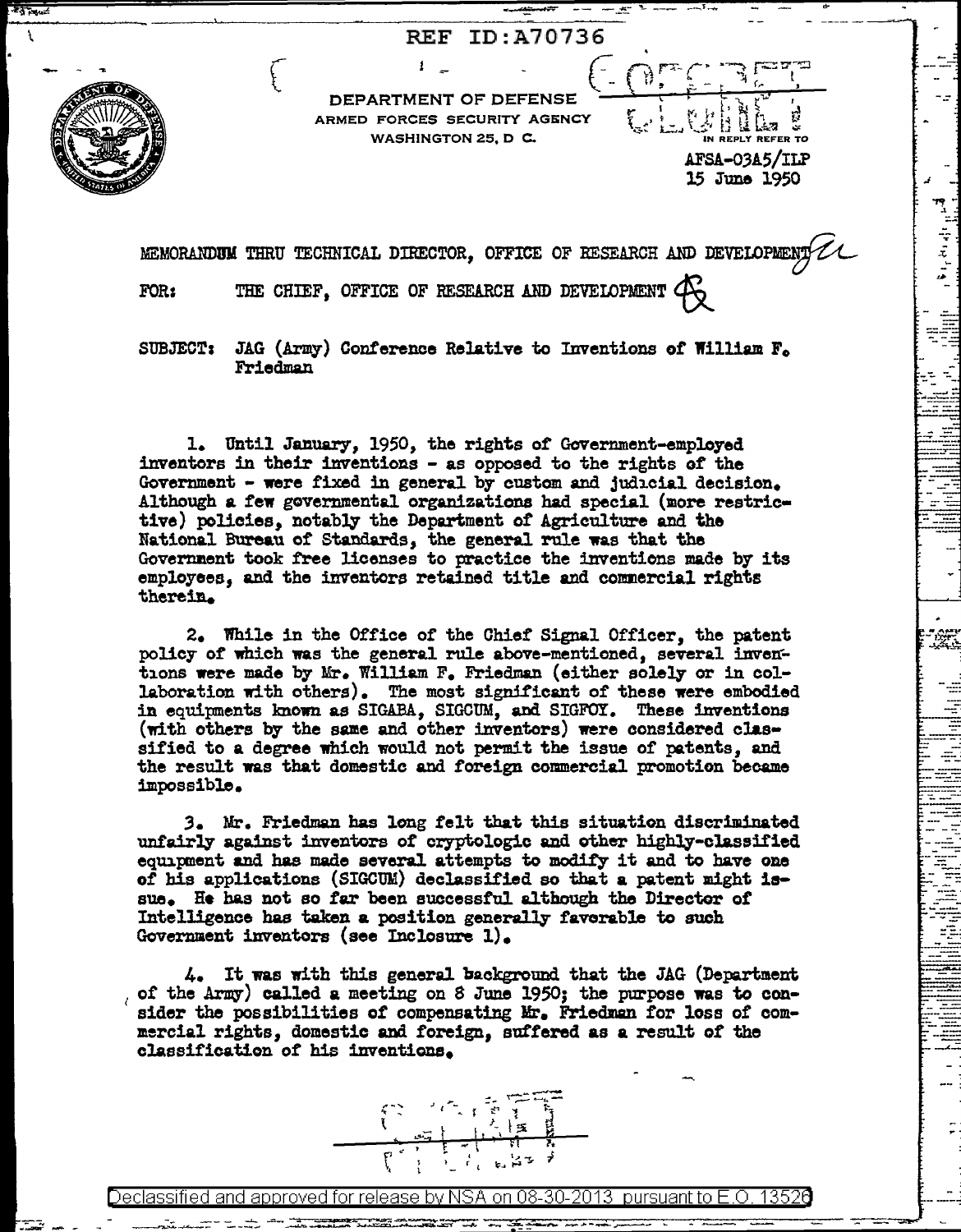JAG (Army) Conference Relative to Inventions of William F. Friedman

REF

5. Present were:

大阪 おこ

 $\epsilon$ 

Mr. Fischer ) Mr. Panzer ) Major Smith Major Milla ) Mr. Galleher ) Mr. Stauffer Mr. Glassman ) Mr. SaragoYitz ) representing Mr. Friedman of Intelligence Division of the Office of the Judge Advocate General of the Armed Forces Security Ageney of the Office of the Chief' Signal Officer.

جهار في

6. Following a brief account by Major Mills of Mr. Friedman's military and civilian service, the meeting was turned over to Mr. Fischer who immediately disclaimed for Mr. Friedman any intention or prosecuting any formal suit against the Government for compensation or damages resulting from the treatment of any of his patents and applications. In brier, he asked that an attempt be made to obtain before-band approval by the Department of Defense of a private bill for special compensation; he mentioned two precedents for such a private bill, namely: one relating to  $N$ ilson (Navy Department), 1935, and the other relating to Gresham and Driscoll (Navy Department), 1937.

7. Major 11.J.lls was uncertain whether the Department of the *Artitr*  or the Department of Defense could, with propriety, commit itself in advance in such a matter, but suggested that Mr. Fischer supply for study a draft or a proposed bill, a brief in support or the desired action, and complete citations for the two precedents above-indicated.

s. Mr. Fischer agreed to supply the requested documents within approximately two weeks, and the meeting was closed.

 $\ell$ hief, $\sqrt{\text{AFSA}}$ -03A5

::

- l Incl Cy Memo 29 Apr 46 sgd CWClarke, ACS/G-2
- *<sup>t</sup>*Copy furnished: Chief, AFSA-14

 $\sum_{i=1}^n \frac{1}{i} \sum_{i=1}^n \frac{1}{i} \sum_{i=1}^n \frac{1}{i} \sum_{i=1}^n \frac{1}{i} \sum_{i=1}^n \frac{1}{i} \sum_{i=1}^n \frac{1}{i} \sum_{i=1}^n \frac{1}{i} \sum_{i=1}^n \frac{1}{i} \sum_{i=1}^n \frac{1}{i} \sum_{i=1}^n \frac{1}{i} \sum_{i=1}^n \frac{1}{i} \sum_{i=1}^n \frac{1}{i} \sum_{i=1}^n \frac{1}{i} \sum_{i=1}^n \frac{$ 

 $\sqrt{ }$